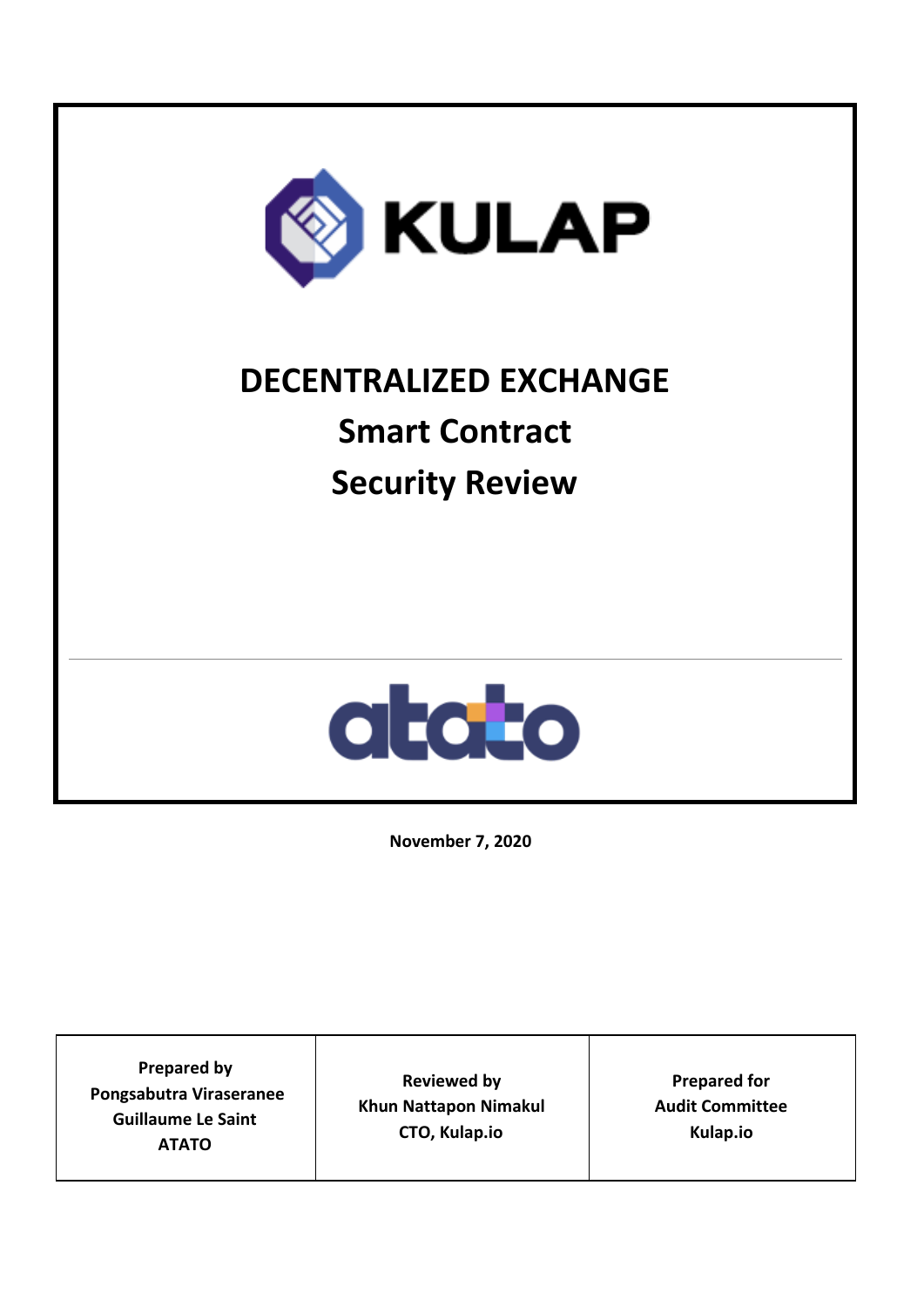## <span id="page-1-0"></span>**Background**

## <span id="page-1-1"></span>Version History

| <b>Version number</b> | <b>Date</b> | <b>Author</b> | <b>Comments</b>                                        |
|-----------------------|-------------|---------------|--------------------------------------------------------|
| Revision 1            | 03/10/2020  | atato         | <b>Preliminary version</b>                             |
| <b>Revision 2</b>     | 04/10/2020  | atato         | Added names of authors, fixed typos                    |
| Revision 3            | 07/11/2020  | atato         | Updated report after Kulap took corrective<br>actions. |

## <span id="page-1-2"></span>**Objectives**

Kulap.io is developing a decentralized digital assets exchange and has applied for a digital asset Broker license under the definitions of The Kingdom of Thailand's Royal Decree on Digital Assets Business. As part of the broker license attribution by the Securities and Exchange Commission of Thailand, a security assessment of some of the Ethereum smart contracts should be conducted. Kulap.io has contracted atato to conduct the initial security review.

## <span id="page-1-3"></span>Review Report

Atato has produced a security review of kulap.io's decentralized exchange smart contracts, using vulnerability assessment techniques, and a review of smart contract security best practices.

- The reference audited contract is available on GitHub at the following address:
	- [https://github.com/kulapio/dex-smart-contract/blob/deab1f6c0d3b66056fb562a57bc031f38356b67d/](https://github.com/kulapio/dex-smart-contract/blob/deab1f6c0d3b66056fb562a57bc031f38356b67d/contracts/KULAPDex.sol) [contracts/KULAPDex.sol](https://github.com/kulapio/dex-smart-contract/blob/deab1f6c0d3b66056fb562a57bc031f38356b67d/contracts/KULAPDex.sol)

## <span id="page-1-4"></span>Report Overview

Atato has reviewed smart contracts against ConsenSys Diligence and Open Zeppelin security best practices as well as known security issues using the Smart Contract Weakness Classification and Test Cases. Out of these, there were 0 high-priority security findings, 1 medium-priority finding, and 11 low-priority findings. Atato has provided a recommended action plan for each.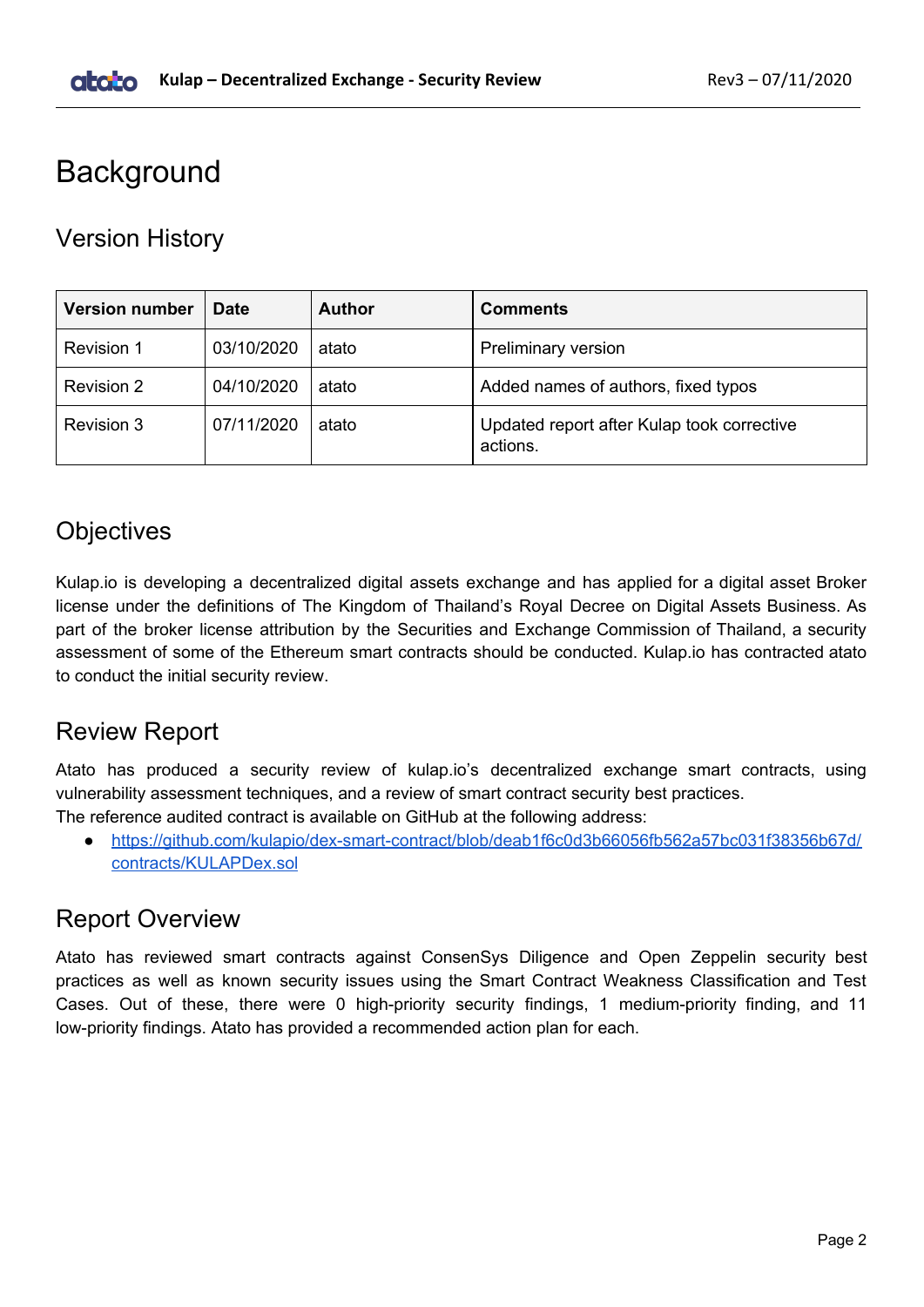## Table of Contents

| <b>Background</b>                                                        | $\mathbf 2$    |
|--------------------------------------------------------------------------|----------------|
| <b>Version History</b>                                                   | $\overline{2}$ |
| Objectives                                                               | $\overline{2}$ |
| <b>Review Report</b>                                                     | $\overline{2}$ |
| <b>Report Overview</b>                                                   | $\overline{2}$ |
| <b>Review Methodology</b>                                                | 4              |
| Overview                                                                 | 4              |
| Scope                                                                    | 4              |
| <b>Tools</b>                                                             | 5              |
| Recommendations                                                          | 5              |
| <b>Review Findings</b>                                                   | 6              |
| Overview                                                                 | 6              |
| High                                                                     | 6              |
| Medium                                                                   | 6              |
| F1 SWC-113 Multiple calls are executed in the same transaction           | 6              |
| Low                                                                      | 7              |
| F2 SWC-103 A floating pragma is set                                      | $\overline{7}$ |
| F3 SWC-107 Read of persistent state following external call (1 out of 2) | 7              |
| F4 SWC-107 Read of persistent state following external call (2 out of 2) | $\overline{7}$ |
| F5 SWC-107 A call to a user-supplier address is executed                 | 8              |
| F6 Dependencies do not include OpenZeppelin                              | 8              |
| F7 No OpenZeppelin version is specified                                  | 8              |
| F8 Imports of OpenZeppelin does not use scoped NPM packages              | 9              |
| F9 Compile command incorrect                                             | 9              |
| F10 Compile fails                                                        | 9              |
| F11 Test fails                                                           | 10             |
| F12 Cannot measure the tests coverage                                    | 11             |
| <b>Action Plan</b>                                                       | 11             |
| Overview                                                                 | 11             |
| <b>Details</b>                                                           | 11             |
| A8 Other recommendations                                                 | 11             |
| A1 Favor pull over push for external calls                               | 12             |
| A2 Set pragma version                                                    | 12             |
| A3 Avoid state changes after external calls                              | 12             |
| A4 Use caution when making external calls                                | 13             |
| A5 Add missing OpenZeppelin dependency                                   | 13             |
| A6 Import using scoped packages                                          | 14             |
| A7 Migrate tests to Buidler to measure coverage                          | 14             |
| <b>Remediation</b>                                                       | 15             |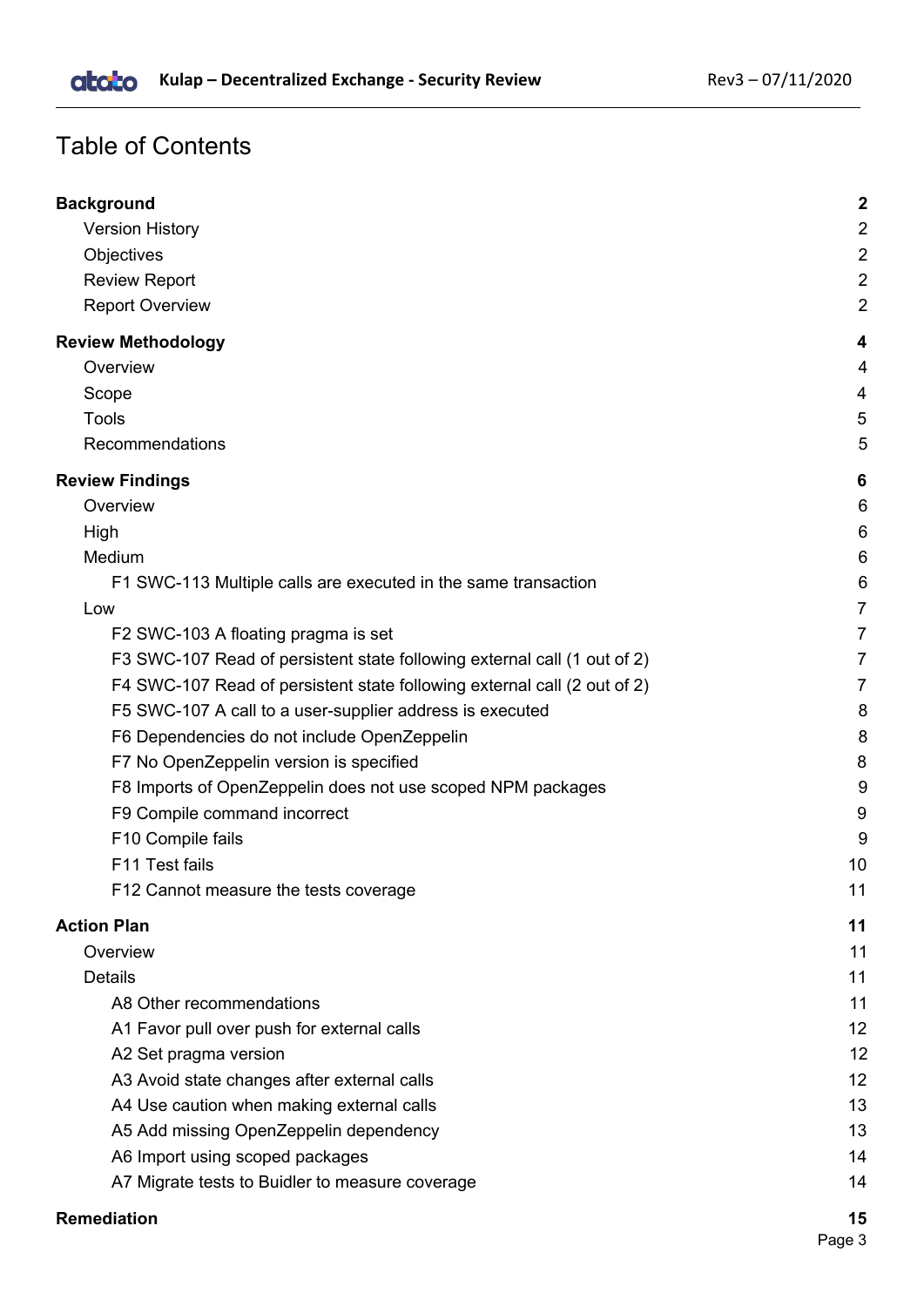| Overview                      | 15 |
|-------------------------------|----|
| <b>Findings</b>               | 15 |
| F1 - Remains                  | 15 |
| F <sub>2</sub> - Solved       | 15 |
| F3, F4 - Remains              | 15 |
| F5 - Remains                  | 15 |
| F6, F7, F8, F10, F11 - Solved | 15 |
| F9 - Solved                   | 15 |
| F10 - Remains                 | 16 |

## <span id="page-3-0"></span>Review Methodology

### <span id="page-3-1"></span>Overview

The security review conducted doesn't replace a full security audit of the overall Kulap.io technology infrastructure. Its scope is limited to the KULAPDex.sol smart contract, and to some aspects of the smart contract itself. Security best practices strongly recommend that Kulap.io conduct a full security audit of the on-chain and off-chain components of their infrastructure, and the interaction between the two.

## <span id="page-3-2"></span>Scope

The security review covers the following components of the Kulap.io platform:

- Kulap.io smart contracts, in particular:
	- KULAPDex.sol
	- Commit deab1f6
	- Reference file
	- [https://github.com/kulapio/dex-smart-contract/blob/deab1f6c0d3b66056fb562a57bc031f3835](https://github.com/kulapio/dex-smart-contract/blob/deab1f6c0d3b66056fb562a57bc031f38356b67d/contracts/KULAPDex.sol) [6b67d/contracts/KULAPDex.sol](https://github.com/kulapio/dex-smart-contract/blob/deab1f6c0d3b66056fb562a57bc031f38356b67d/contracts/KULAPDex.sol)
- Imported associated smart contracts, in particular OpenZeppelin smart contracts:
	- openzeppelin-solidity/contracts/utils/ReentrancyGuard.sol
	- openzeppelin-solidity/contracts/math/SafeMath.sol
	- openzeppelin-solidity/contracts/ownership/Ownable.sol
	- Commit 58a3368
	- Reference tree <https://github.com/OpenZeppelin/openzeppelin-contracts/tree/v2.5.0>
- Kulap.io helpers and interfaces, in particular:
	- ./helper/ERC20Interface.sol
	- ./interfaces/IKULAPTradingProxy.sol
	- ./interfaces/IKULAPDex.sol
	- Commit deab1f6
	- Reference tree
	- [https://github.com/kulapio/dex-smart-contract/tree/deab1f6c0d3b66056fb562a57bc031f3835](https://github.com/kulapio/dex-smart-contract/tree/deab1f6c0d3b66056fb562a57bc031f38356b67d/contracts) [6b67d/contracts](https://github.com/kulapio/dex-smart-contract/tree/deab1f6c0d3b66056fb562a57bc031f38356b67d/contracts)
- Compilation and testing environment, in particular:
	- .mocharc.json
	- .waffle.json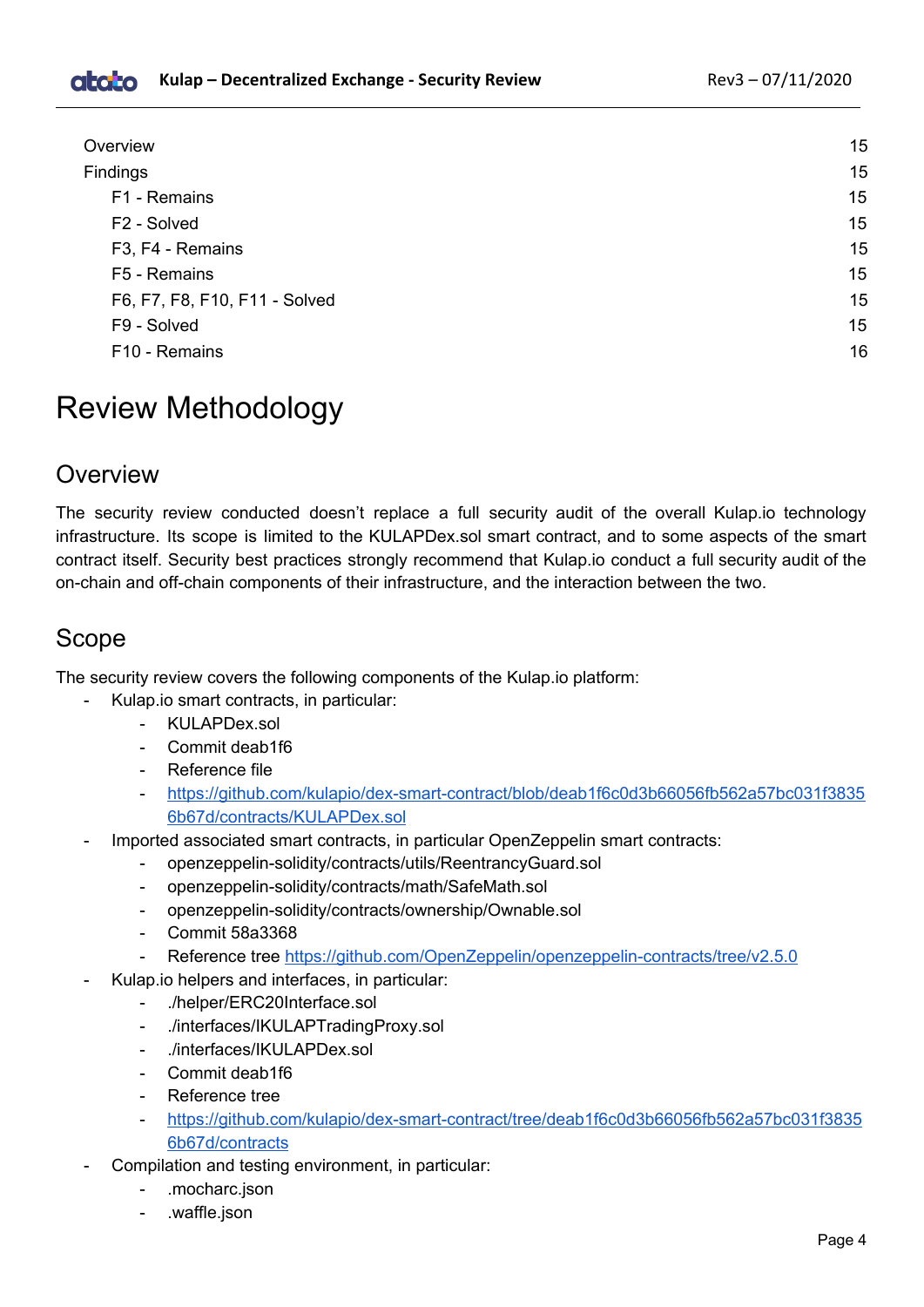Kulap – Decentralized Exchange - Security Review **Rev3** – 07/11/2020 **atoto** 

- package.json
- Commit deab1f6
- Reference tree
- [https://github.com/kulapio/dex-smart-contract/tree/deab1f6c0d3b66056fb562a57bc031f3835](https://github.com/kulapio/dex-smart-contract/tree/deab1f6c0d3b66056fb562a57bc031f38356b67d/contracts) [6b67d/contracts](https://github.com/kulapio/dex-smart-contract/tree/deab1f6c0d3b66056fb562a57bc031f38356b67d/contracts)

The security review covers the following:

- Solidity best practices, including:
	- Documentation
	- Linting
	- Compiler warnings
	- Unused code sections
	- Todo comments
	- Test instructions
	- Tests execution
	- Testing dependencies
- Automated analysis, including:
	- Assertions and property checking
	- Byte-code safety
	- Authorization controls
	- Control flow
	- ERC standards compliance
	- Solidity coding best practices

#### <span id="page-4-0"></span>Tools

The following tools and material were used in conducting the review:

- Smart Contract Weakness Classification and Test Cases
- ConsenSys Smart Contract Best Practices
- MythX Professional Edition Subscription
- MythX Python CLI

### <span id="page-4-1"></span>Recommendations

| #              | <b>Priority</b> | <b>Finding</b>                                                | <b>Action Plan</b> |
|----------------|-----------------|---------------------------------------------------------------|--------------------|
|                | Medium          | Multiple calls are executed in the same transaction           | A <sub>1</sub>     |
| 2              | Low             | A floating pragma is set                                      | A <sub>2</sub>     |
| 3              | Low             | Read of persistent state following external call (1 out of 2) | A <sub>3</sub>     |
| $\overline{4}$ | Low             | Read of persistent state following external call (2 out of 2) | A <sub>3</sub>     |
| 5              | Low             | A call to a user-supplied address is executed                 | A4                 |
| 6              | Low             | Dependencies do not include OpenZeppelin                      | A <sub>5</sub>     |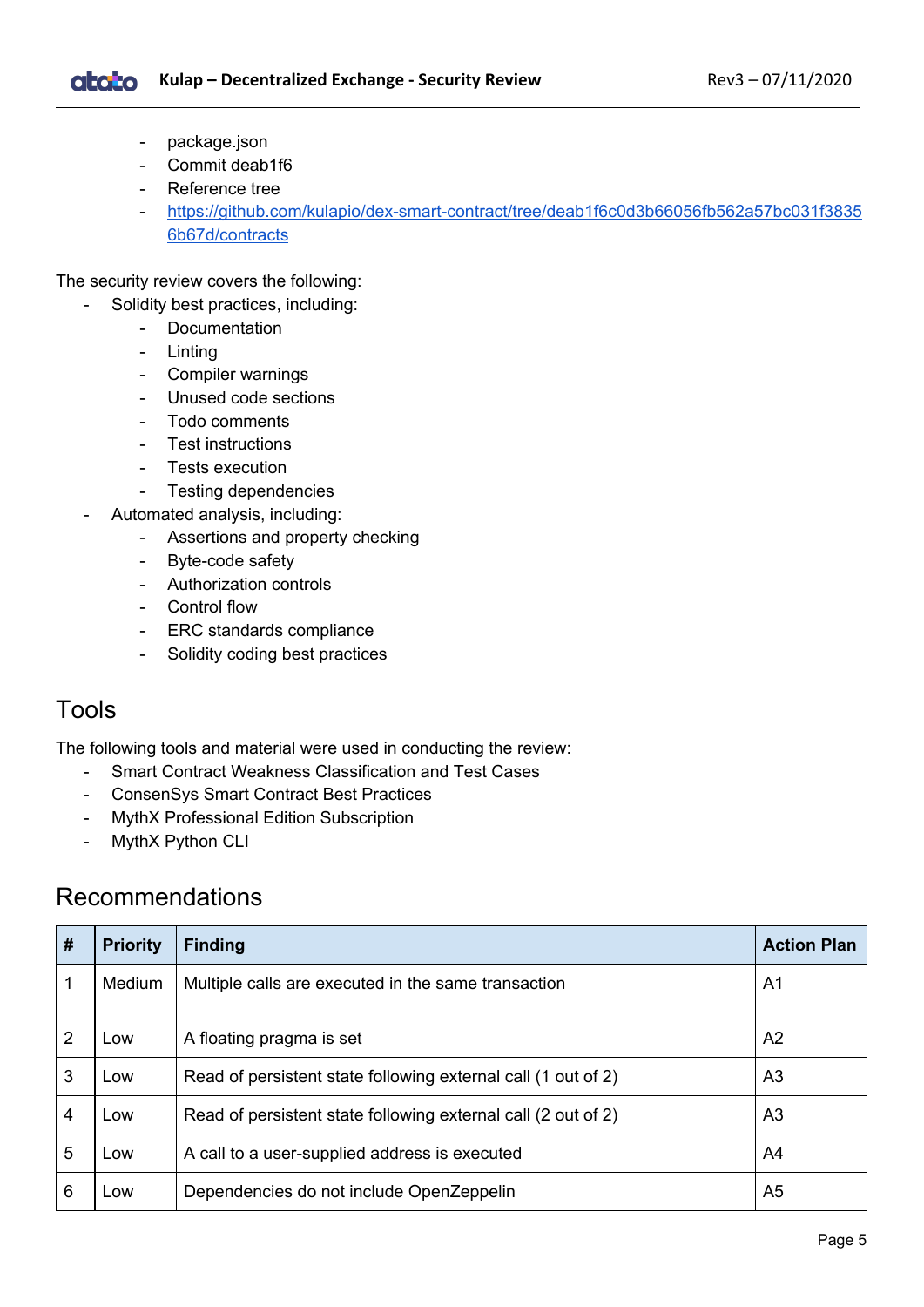

|    | Low | No OpenZeppelin version is specified                     | A <sub>5</sub> |
|----|-----|----------------------------------------------------------|----------------|
| 8  | Low | Imports of OpenZeppelin does not use scoped NPM packages | A6             |
| 9  | Low | Compile command incorrect                                | A <sub>8</sub> |
| 10 | .ow | Compile fails                                            | A <sub>5</sub> |
|    | .OW | <b>Test fails</b>                                        | A <sub>5</sub> |
| 12 | .OW | Cannot measure the test coverage                         | A7             |

Note that to conduct the security analysis, OpenZeppelin 2.5.0 was specified and used. See findings F6, F7, F9, F10, F11, and action plan A6 for more details.

<span id="page-5-0"></span>These recommendations and proposed action plans are detailed further below.

## Review Findings

## <span id="page-5-1"></span>**Overview**

## <span id="page-5-2"></span>High

<span id="page-5-3"></span>There were no high severity findings in the review.

## Medium

<span id="page-5-4"></span>F1 SWC-113 Multiple calls are executed in the same transaction

- File: KULAPDex.sol
- Location L:316 C:30
- [https://github.com/kulapio/dex-smart-contract/blob/deab1f6c0d3b66056fb562a57bc031f38356b67d/](https://github.com/kulapio/dex-smart-contract/blob/deab1f6c0d3b66056fb562a57bc031f38356b67d/contracts/KULAPDex.sol#L316) [contracts/KULAPDex.sol#L316](https://github.com/kulapio/dex-smart-contract/blob/deab1f6c0d3b66056fb562a57bc031f38356b67d/contracts/KULAPDex.sol#L316)
	- srcAmountBefore = address(this).balance; srcAmountBefore = \_src.balanceOf(address(this));
- ●
- This call is executed following another call within the same transaction. The call may never get executed if a prior call fails permanently. This might be caused intentionally by a malicious callee. If possible, refactor the code such that each transaction only executes one external call or make sure that all callees can be trusted (i.e. they're part of your own codebase).
- <https://swcregistry.io/docs/SWC-113>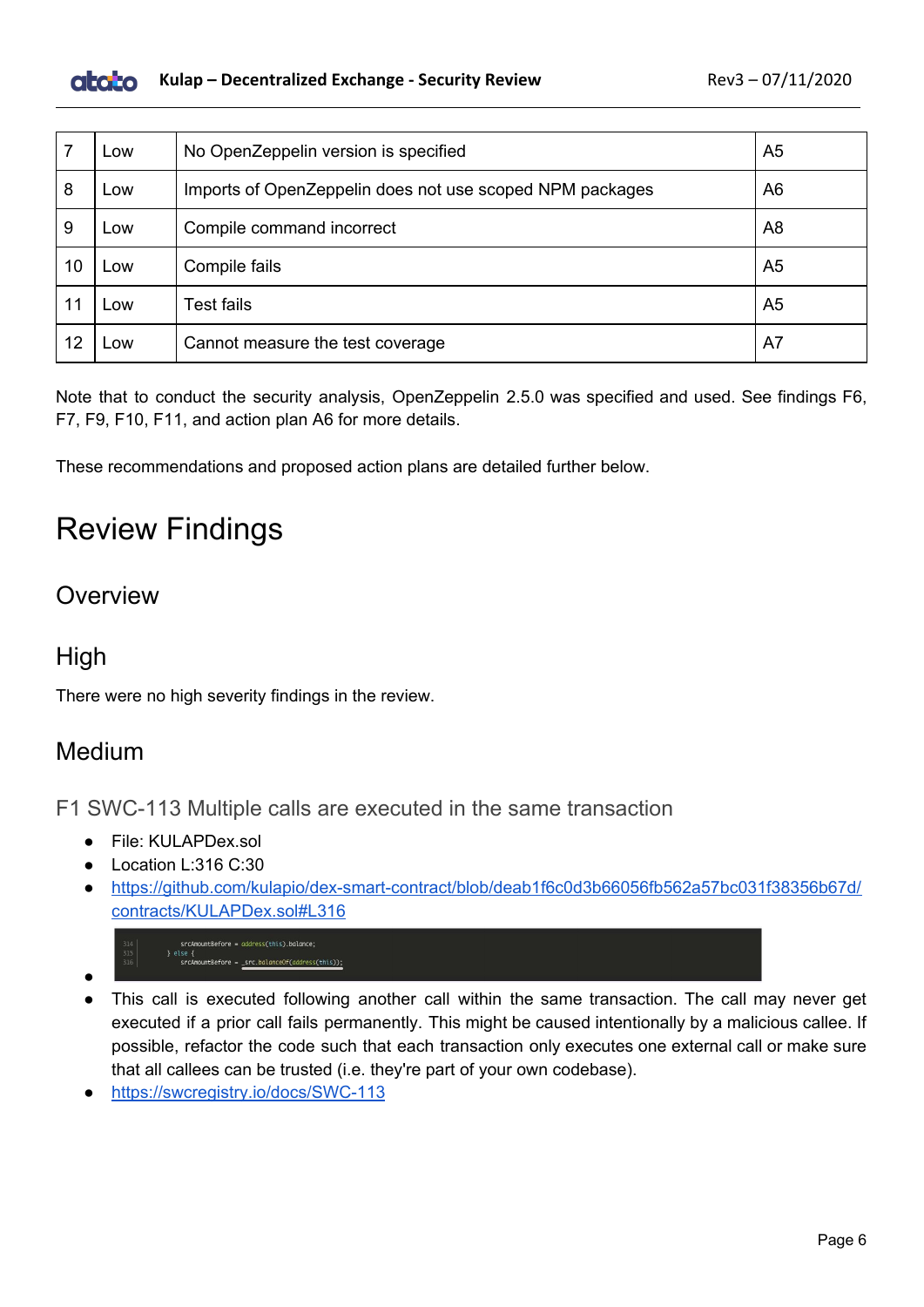#### <span id="page-6-0"></span>Low

<span id="page-6-1"></span>F2 SWC-103 A floating pragma is set

- File: KULAPDex.sol
- Location L:1 C:0
- [https://github.com/kulapio/dex-smart-contract/blob/deab1f6c0d3b66056fb562a57bc031f38356b67d/](https://github.com/kulapio/dex-smart-contract/blob/deab1f6c0d3b66056fb562a57bc031f38356b67d/contracts/KULAPDex.sol#L1) [contracts/KULAPDex.sol#L1](https://github.com/kulapio/dex-smart-contract/blob/deab1f6c0d3b66056fb562a57bc031f38356b67d/contracts/KULAPDex.sol#L1)
- pragma solidity ^0.5.12; ●
- The current pragma Solidity directive is "^0.5.12". It is recommended to specify a fixed compiler version to ensure that the bytecode produced does not vary between builds. This is especially important if you rely on bytecode-level verification of the code.
- https://swcregistry.jo/docs/SWC-103

<span id="page-6-2"></span>F3 SWC-107 Read of persistent state following external call (1 out of 2)

- File: KULAPDex.sol
- Location L:47 C:16
- [https://github.com/kulapio/dex-smart-contract/blob/deab1f6c0d3b66056fb562a57bc031f38356b67d/](https://github.com/kulapio/dex-smart-contract/blob/deab1f6c0d3b66056fb562a57bc031f38356b67d/contracts/KULAPDex.sol#L47) [contracts/KULAPDex.sol#L47](https://github.com/kulapio/dex-smart-contract/blob/deab1f6c0d3b66056fb562a57bc031f38356b67d/contracts/KULAPDex.sol#L47)
	- modifier onlyTradingProxyEnabled(uint \_i**ndex) {**<br>require(<u>tradingProxies[\_index]</u>.enable == true, "This trading proxy is disabled");
- The contract account state is accessed after an external call. To prevent reentrancy issues, consider accessing the state only before the call, especially if the callee is untrusted. Alternatively, a reentrancy lock can be used to prevent untrusted callees from re-entering the contract in an intermediate state.
- <https://swcregistry.io/docs/SWC-107>

<span id="page-6-3"></span>F4 SWC-107 Read of persistent state following external call (2 out of 2)

- File: KULAPDex.sol
- Location L:313 C:12
- [https://github.com/kulapio/dex-smart-contract/blob/deab1f6c0d3b66056fb562a57bc031f38356b67d/](https://github.com/kulapio/dex-smart-contract/blob/deab1f6c0d3b66056fb562a57bc031f38356b67d/contracts/KULAPDex.sol#L313) [contracts/KULAPDex.sol#L313](https://github.com/kulapio/dex-smart-contract/blob/deab1f6c0d3b66056fb562a57bc031f38356b67d/contracts/KULAPDex.sol#L313)
	- if (etherERC20 == \_src) { // Source
- ●

●

- The contract account state is accessed after an external call. To prevent reentrancy issues, consider accessing the state only before the call, especially if the callee is untrusted. Alternatively, a reentrancy lock can be used to prevent untrusted callees from re-entering the contract in an intermediate state.
- <https://swcregistry.io/docs/SWC-107>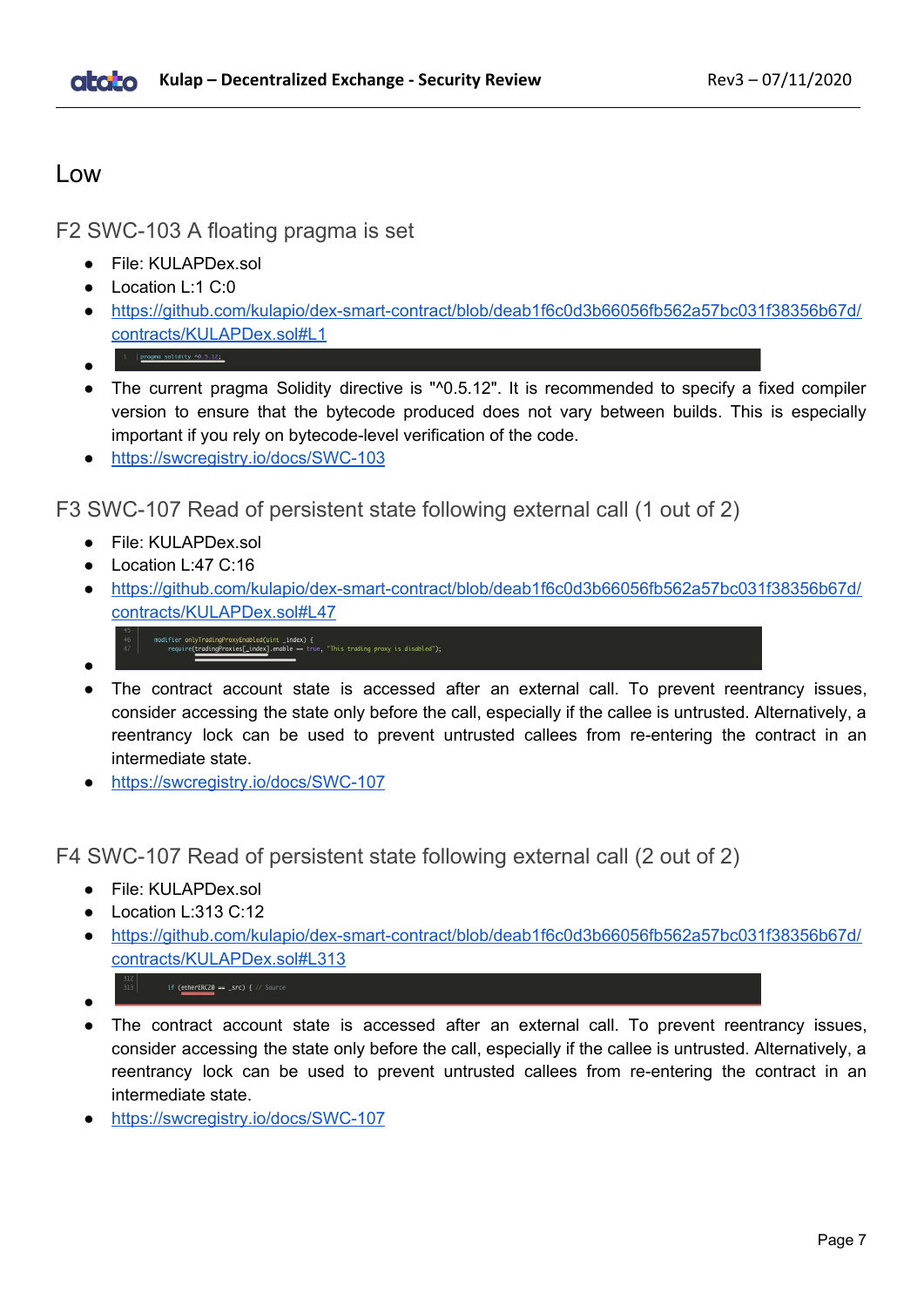<span id="page-7-0"></span>F5 SWC-107 A call to a user-supplier address is executed

- File: KULAPDex.sol
- Location L:607 C:8
- [https://github.com/kulapio/dex-smart-contract/blob/deab1f6c0d3b66056fb562a57bc031f38356b67d/](https://github.com/kulapio/dex-smart-contract/blob/deab1f6c0d3b66056fb562a57bc031f38356b67d/contracts/KULAPDex.sol#L607) [contracts/KULAPDex.sol#L607](https://github.com/kulapio/dex-smart-contract/blob/deab1f6c0d3b66056fb562a57bc031f38356b67d/contracts/KULAPDex.sol#L607)
	- $607$ token.transfer(msg.sender, amount);
- ●
- An external message call to an address specified by the caller is executed. Note that the callee account might contain arbitrary code and could re-enter any function within this contract. Reentering the contract in an intermediate state may lead to unexpected behavior. Make sure that no state modifications are executed after this call and/or reentrancy guards are in place.
- <https://swcregistry.io/docs/SWC-107>

<span id="page-7-1"></span>F6 Dependencies do not include OpenZeppelin

- File: package.json
- Location: L9 C:3
- [https://github.com/kulapio/dex-smart-contract/blob/deab1f6c0d3b66056fb562a57bc031f38356b67d/](https://github.com/kulapio/dex-smart-contract/blob/deab1f6c0d3b66056fb562a57bc031f38356b67d/package.json#L9) [package.json#L9](https://github.com/kulapio/dex-smart-contract/blob/deab1f6c0d3b66056fb562a57bc031f38356b67d/package.json#L9)
	- (...) 9 "devDependencies": {<br>
	10 "@types/chai": "^4.2.6",<br>
	11 "@types/mocha": "^5.2.7",<br>
	12 "chai": "^4.2.0", "ethereum-waffle": "^2.4.1",  $13 - 12$ "ethereumjs-util": "^6.2.0", 14 15 "mocha": "^6.2.2" "prettier": "^1.19.1",<br>"prettier": "^1.19.1",<br>"rimraf": "^3.0.0",  $16$  $17$ "solc": "0.5.16", 18 19 "ts-node": "^8.5.4", "typescript": "^3.7.3"  $20$  $\lambda$ .
- $21$ ●
- The package definition does not include the OpenZeppelin library. This also causes issues found in F7, F10, and F11.

<span id="page-7-2"></span>F7 No OpenZeppelin version is specified

- File: package.json
- Location: L9 C:3
- [https://github.com/kulapio/dex-smart-contract/blob/deab1f6c0d3b66056fb562a57bc031f38356b67d/](https://github.com/kulapio/dex-smart-contract/blob/deab1f6c0d3b66056fb562a57bc031f38356b67d/package.json#L9) [package.json#L9](https://github.com/kulapio/dex-smart-contract/blob/deab1f6c0d3b66056fb562a57bc031f38356b67d/package.json#L9)

```
\overline{...} 9 "devDependencies": {
                  evvependencies : {<br>"@types/chai": "^4.2.6"
       10
                  "@types/mocha": "^5.2.7",
       11"chai": "^4.2.0",<br>"ethereum-waffle": "^2.4.1",
       12
       13"ethereumjs-util": "^6.2.0",<br>"mocha": "^6.2.2",
       14
       15
                 "prettier": "^1.19.1".
      16
                 "rimraf": "^3.0.0",
                  "solc": "0.5.16",
      18
       19"ts-node": "^8.5.4",
                  "typescript": "^3.7.3"
```
- 20  $\sqrt{21}$  $\overline{\ }$ ●
- The package definition does not set a version for the OpenZeppelin library. This also causes issues found in F7, F10, and F11.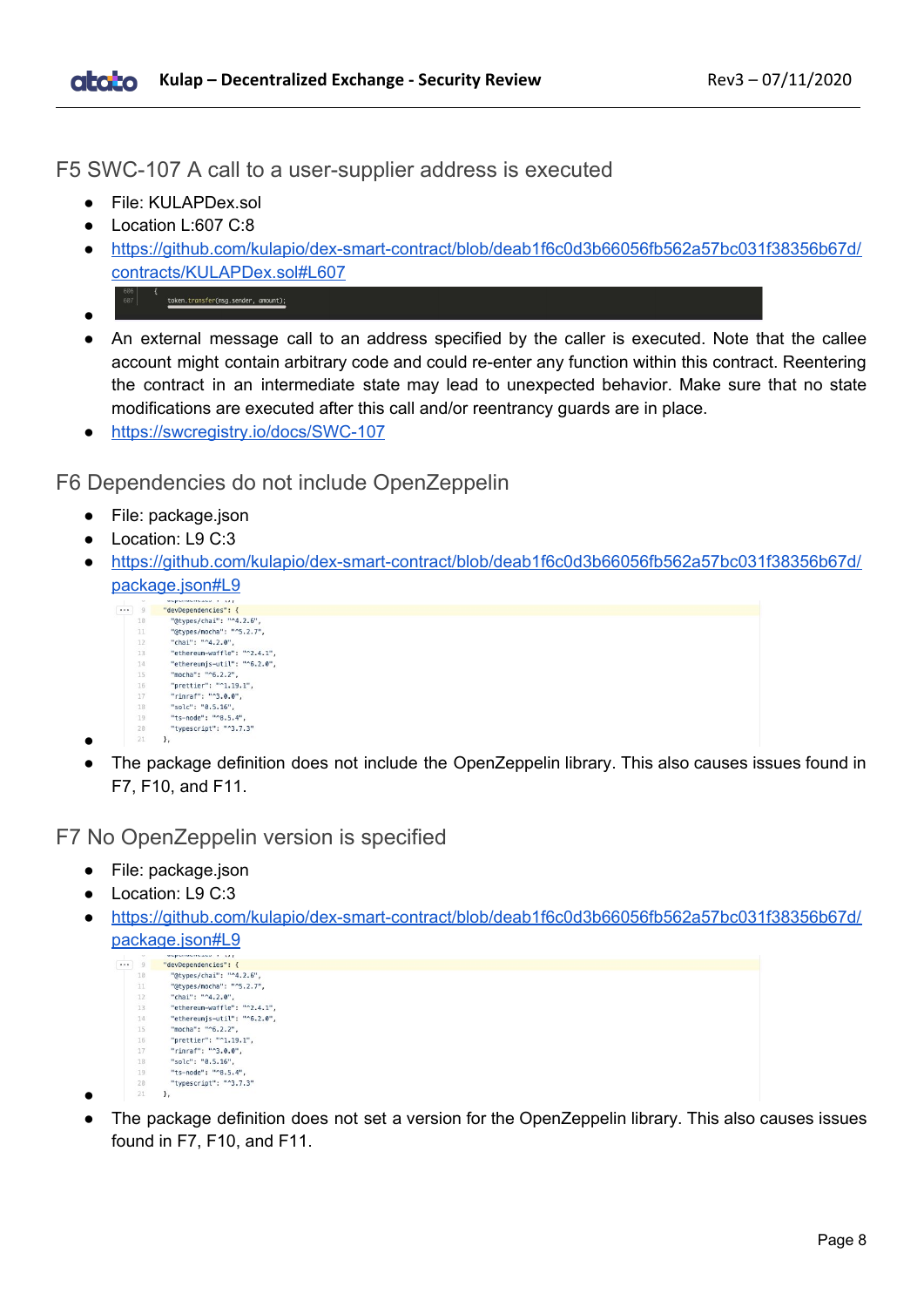<span id="page-8-0"></span>F8 Imports of OpenZeppelin does not use scoped NPM packages

- File: KULAPDex.sol
- Location: L3 C9, L4 C9, L5 C9
- [https://github.com/kulapio/dex-smart-contract/blob/deab1f6c0d3b66056fb562a57bc031f38356b67d/](https://github.com/kulapio/dex-smart-contract/blob/deab1f6c0d3b66056fb562a57bc031f38356b67d/contracts/KULAPDex.sol#L3) [contracts/KULAPDex.sol#L3](https://github.com/kulapio/dex-smart-contract/blob/deab1f6c0d3b66056fb562a57bc031f38356b67d/contracts/KULAPDex.sol#L3)
- import 'openzeppelin-solidity/contracts/utils/ReentrancyGuard.s<br>import "openzeppelin-solidity/contracts/math/SafeMath.sol";<br>import "openzeppelin-solidity/contracts/ownership/Ownable.sol"; ●
- The import of open-zeppelin contracts does not use scoped packages. Scoped packages are published by the issuing organization.

<span id="page-8-1"></span>F9 Compile command incorrect

- File: readme.md
- Location L:26 C:7
- [https://github.com/kulapio/dex-smart-contract/tree/deab1f6c0d3b66056fb562a57bc031f38356b67d#](https://github.com/kulapio/dex-smart-contract/tree/deab1f6c0d3b66056fb562a57bc031f38356b67d#compile) [compile](https://github.com/kulapio/dex-smart-contract/tree/deab1f6c0d3b66056fb562a57bc031f38356b67d#compile)



- The compile command 'npm compile' fails. The compile script must be started by 'npm run compile'. The documentation should be updated.
- The error can be reproduced in a docker container running node:12, the version recommended in the readme.

#### <span id="page-8-2"></span>F10 Compile fails

●

- File: readme.md
- Location L:26 C:7
- [https://github.com/kulapio/dex-smart-contract/tree/deab1f6c0d3b66056fb562a57bc031f38356b67d#](https://github.com/kulapio/dex-smart-contract/tree/deab1f6c0d3b66056fb562a57bc031f38356b67d#compile) [compile](https://github.com/kulapio/dex-smart-contract/tree/deab1f6c0d3b66056fb562a57bc031f38356b67d#compile)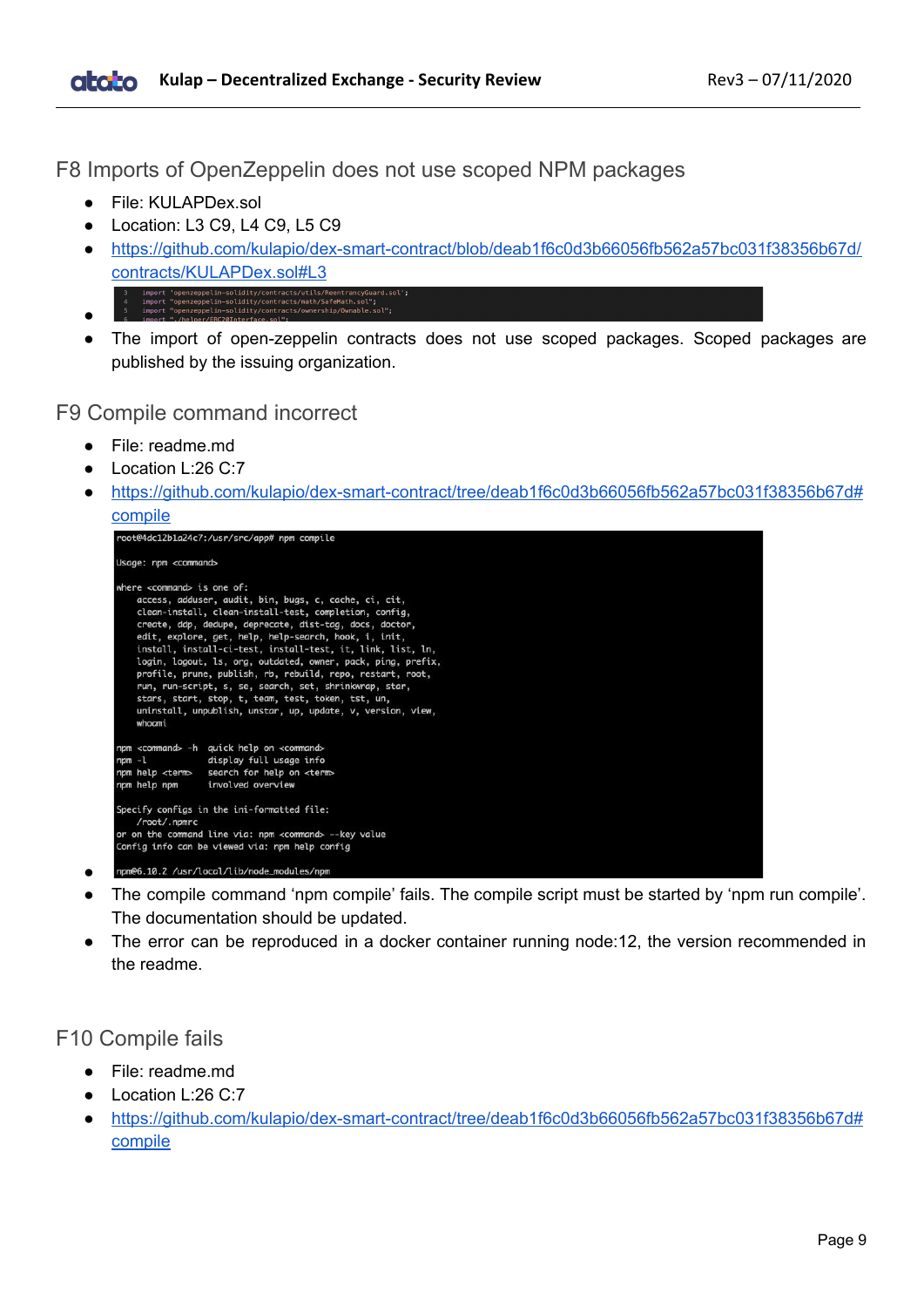

- The compile command 'npm run compile' fails.
- The error can be reproduced in a docker container running node:12, the version recommended in the readme.

#### <span id="page-9-0"></span>F11 Test fails

- File: readme.md
- Location L:29 C:7
- [https://github.com/kulapio/dex-smart-contract/tree/deab1f6c0d3b66056fb562a57bc031f38356b67d#](https://github.com/kulapio/dex-smart-contract/tree/deab1f6c0d3b66056fb562a57bc031f38356b67d#test) [test](https://github.com/kulapio/dex-smart-contract/tree/deab1f6c0d3b66056fb562a57bc031f38356b67d#test)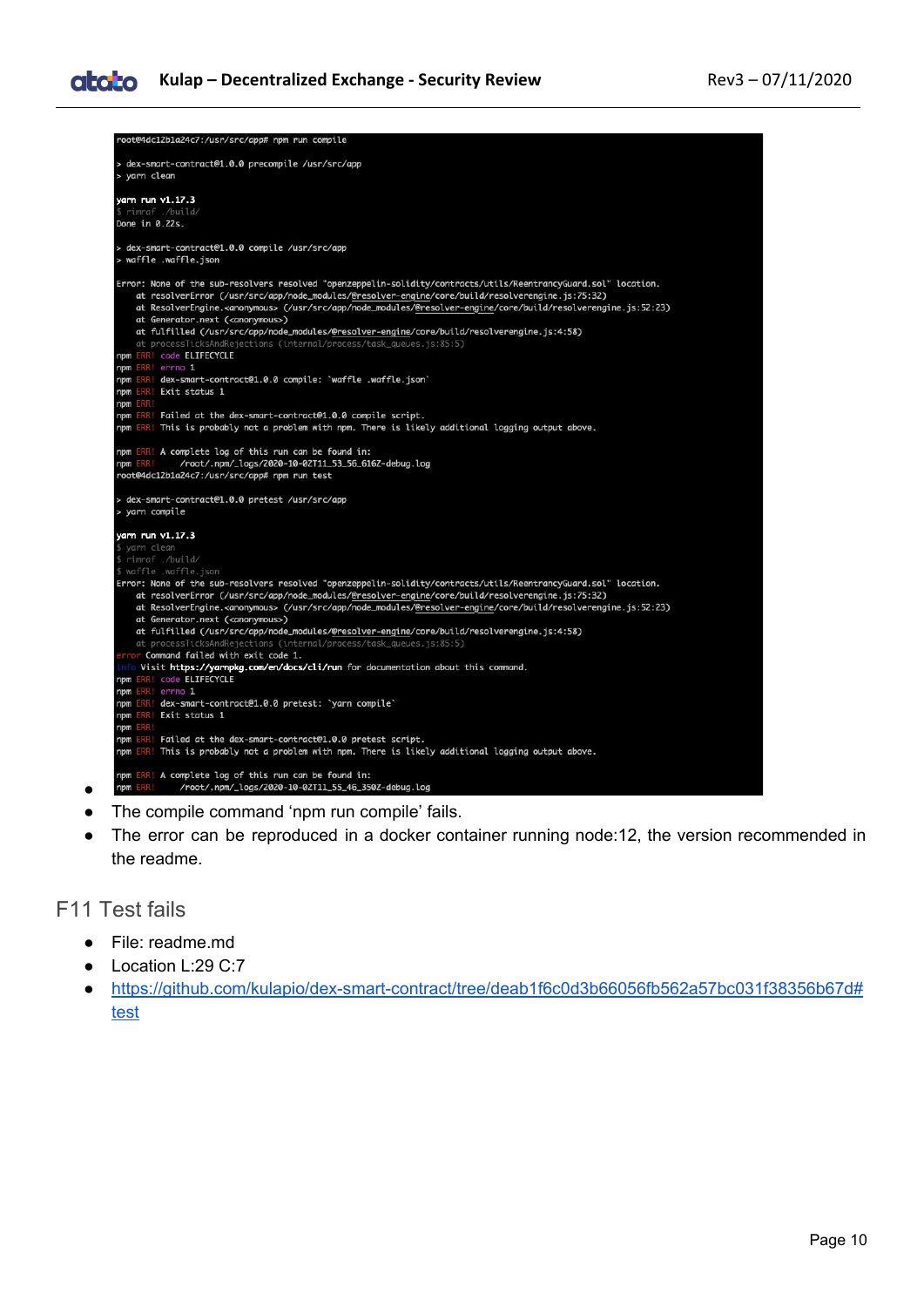| dex-smart-contract@1.0.0 pretest /usr/src/app        |                                                                                                                                                                                                                     |
|------------------------------------------------------|---------------------------------------------------------------------------------------------------------------------------------------------------------------------------------------------------------------------|
| > yarn compile                                       |                                                                                                                                                                                                                     |
| yarn run v1.17.3                                     |                                                                                                                                                                                                                     |
| \$ yarn clean                                        |                                                                                                                                                                                                                     |
| \$ rimraf ./build/                                   |                                                                                                                                                                                                                     |
| \$ waffle .waffle.ison                               |                                                                                                                                                                                                                     |
|                                                      | Error: None of the sub-resolvers resolved "openzeppelin-solidity/contracts/utils/ReentrancyGuard.sol" location.<br>at resolverError (/usr/src/app/node_modules/@resolver-engine/core/build/resolverengine.js:75:32) |
| at Generator.next ( <anonymous>)</anonymous>         | at ResolverEngine. <anonymous> (/usr/src/app/node_modules/@resolver-engine/core/build/resolverengine.js:52:23)</anonymous>                                                                                          |
|                                                      | at fulfilled (/usr/src/app/node_modules/@resolver-engine/core/build/resolverengine.js:4:58)                                                                                                                         |
|                                                      | at processTicksAndRejections (internal/process/task_queues.js:85:5)                                                                                                                                                 |
| error Command failed with exit code 1.               |                                                                                                                                                                                                                     |
|                                                      | Visit https://yarnpkg.com/en/docs/cli/run for documentation about this command.                                                                                                                                     |
| ERR! Test failed. See above for more details.<br>npm |                                                                                                                                                                                                                     |

- The test command 'npm test' fails.
- The error can be reproduced in a docker container running node:12, the version recommended in the readme.
- Note that after applying the recommendation A5 Add missing OpenZeppelin dependency, tests run successfully.

<span id="page-10-0"></span>F12 Cannot measure the tests coverage

- File: .waffle.json
- Location: N/A
- It is recommended to measure the coverage of smart contracts tests, to ensure that each statement of the contract is hit at least once by tests.
- To our knowledge, there are no Waffle test coverage measurement tools available today.

## <span id="page-10-1"></span>Action Plan

### <span id="page-10-2"></span>**Overview**

●

A total of 8 action plan items are suggested to address the issues found and to follow best practices with regards to operations of the KULAPDEx.sol smart contract.

As stated in the report methodology overview, atato recommends that a full security audit of the Kulap.io platform be planned to evaluate the components that were not in the scope of this review.

### <span id="page-10-3"></span>Details

#### <span id="page-10-4"></span>A8 Other recommendations

Recommendation: Update the documentation

- Associated finding: F9
- A minor update of the package's compile command is needed to fix a typo.

Recommendation: Update the documentation

- Associated finding: N/A
- To prepare for a full audit, it is recommended to provide documentation that follows best practices.
- Reference best practice:
- [https://consensys.github.io/smart-contract-best-practices/documentation\\_procedures/](https://consensys.github.io/smart-contract-best-practices/documentation_procedures/)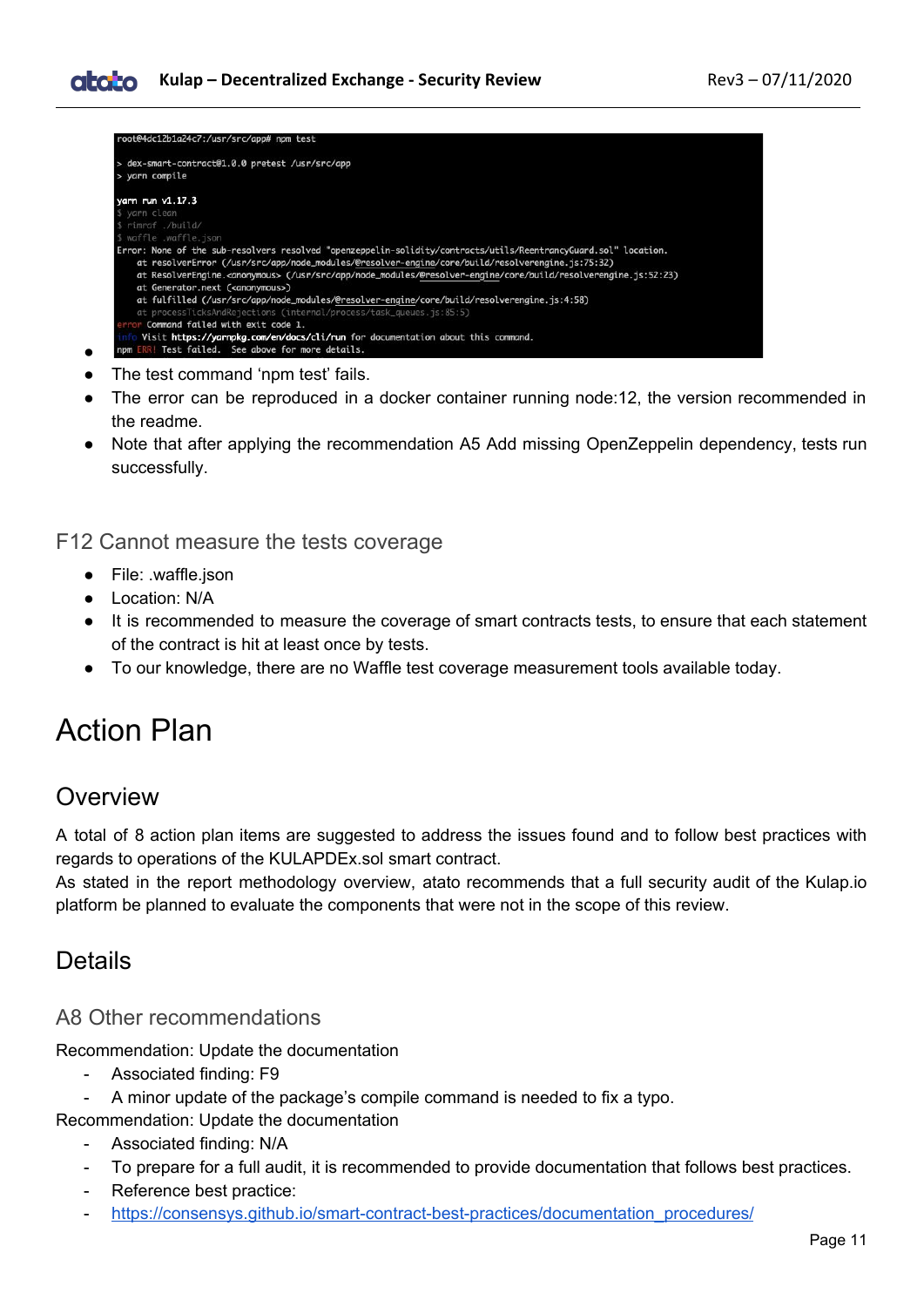Recommendation: Make contract pausable

- Associated finding: N/A
- To have the ability to suspend execution of the contract, where an unplanned event would require Kulap.io to do so, making the contract pausable should be considered.
- Reference best practice:
- <https://docs.openzeppelin.com/contracts/3.x/api/utils#Pausable>

Recommendation: Make contract upgradeable

- Associated finding: N/A
- To have the ability to modify the contract, where a bug, fix or feature would require Kulap.io to do so, making the contract upgradeable should be considered.
- Reference best practice:
- <https://docs.openzeppelin.com/upgrades/2.8/creating-upgradeable-from-solidity>

#### <span id="page-11-0"></span>A1 Favor pull over push for external calls

- Associated findings: F1
- External calls can fail accidentally or deliberately. To minimize the damage caused by such failures, it is often better to isolate each external call into its own transaction that can be initiated by the recipient of the call. This is especially relevant for payments, where it is better to let users withdraw funds rather than push funds to them automatically. (This also reduces the chance of problems with the gas limit.) Avoid combining multiple ether transfers in a single transaction.
- Reference best practice:
- [https://consensys.github.io/smart-contract-best-practices/recommendations/#favor-pull-over-push-fo](https://consensys.github.io/smart-contract-best-practices/recommendations/#favor-pull-over-push-for-external-calls) [r-external-calls](https://consensys.github.io/smart-contract-best-practices/recommendations/#favor-pull-over-push-for-external-calls)

#### <span id="page-11-1"></span>A2 Set pragma version

- Associated findings: F2
- Contracts should be deployed with the same compiler version and flags that they have been tested with thoroughly. Locking the pragma helps to ensure that contracts do not accidentally get deployed using, for example, an outdated compiler version that might introduce bugs that affect the contract system negatively.
- Reference best practice:
- [https://consensys.github.io/smart-contract-best-practices/recommendations/#lock-pragmas-to-specif](https://consensys.github.io/smart-contract-best-practices/recommendations/#lock-pragmas-to-specific-compiler-version) [ic-compiler-version](https://consensys.github.io/smart-contract-best-practices/recommendations/#lock-pragmas-to-specific-compiler-version)

#### <span id="page-11-2"></span>A3 Avoid state changes after external calls

- Associated findings: F3, F4
- Whether using raw calls (of the form someAddress.call()) or contract calls (of the form ExternalContract.someMethod()), assume that malicious code might execute. Even if ExternalContract is not malicious, malicious code can be executed by any contracts it calls. One particular danger is malicious code may hijack the control flow, leading to vulnerabilities due to reentrancy. (See Reentrancy for a fuller discussion of this problem). If you are making a call to an untrusted external contract, avoid state changes after the call. This pattern is also sometimes known as the checks-effects-interactions pattern.
- Reference best practice: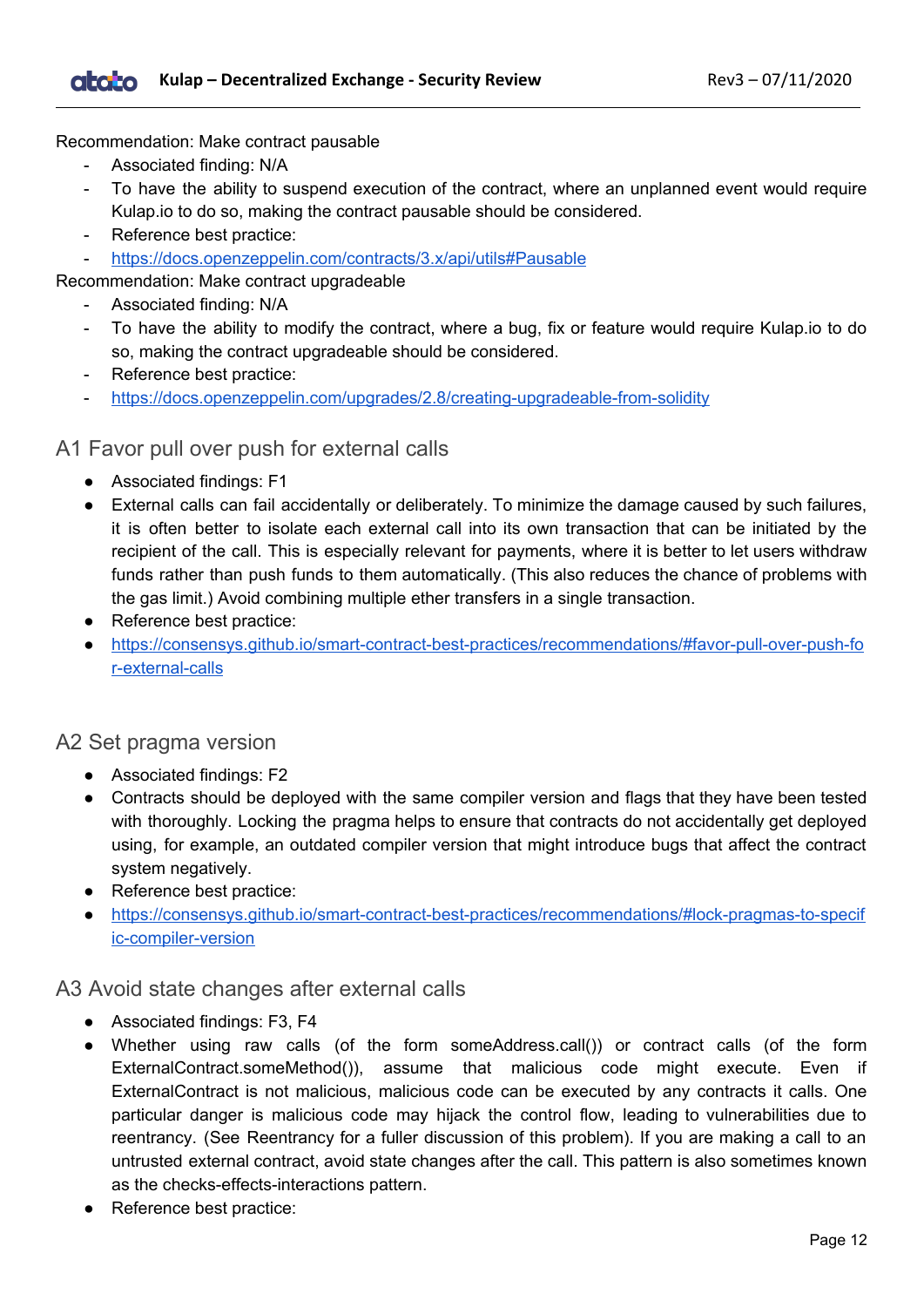● [https://consensys.github.io/smart-contract-best-practices/recommendations/#avoid-state-changes-af](https://consensys.github.io/smart-contract-best-practices/recommendations/#avoid-state-changes-after-external-calls) [ter-external-calls](https://consensys.github.io/smart-contract-best-practices/recommendations/#avoid-state-changes-after-external-calls)

<span id="page-12-0"></span>A4 Use caution when making external calls

- Associated findings: F3, F4
- Calls to untrusted contracts can introduce several unexpected risks or errors. External calls may execute malicious code in that contract or any other contract that it depends upon. As such, every external call should be treated as a potential security risk. When it is not possible, or undesirable to remove external calls, use the recommendations in the rest of this section to minimize the danger.
- Reference best practice:

●

● [https://consensys.github.io/smart-contract-best-practices/recommendations/#use-caution-when-mak](https://consensys.github.io/smart-contract-best-practices/recommendations/#use-caution-when-making-external-calls) [ing-external-calls](https://consensys.github.io/smart-contract-best-practices/recommendations/#use-caution-when-making-external-calls)

#### <span id="page-12-1"></span>A5 Add missing OpenZeppelin dependency

- Associated findings: F6, F7, F10, F11
- OpenZeppelin is not part of the package definition. Therefore, a version of the OpenZeppelin library is not specified either. From the names and locations of the contract used, we think that the intention was to use version 2 of the OpenZeppeling library. (for example /contracts/ownership/Ownable.sol is imported, which is the correct path for version 2, but the contract has been moved to /contracts/access/Ownable.sol in version 3).
- To conduct the audit, we used the latest stable release branch of the version. v2.5.0.



- [https://github.com/OpenZeppelin/openzeppelin-contracts/tree/release-v2.5.0.](https://github.com/OpenZeppelin/openzeppelin-contracts/tree/release-v2.5.0)
- As open OpenZeppelin maintains a stable contract API, we recommend an update to the latest stable release version, v3.2.0.
- <https://github.com/OpenZeppelin/openzeppelin-contracts/releases/tag/v3.2.0>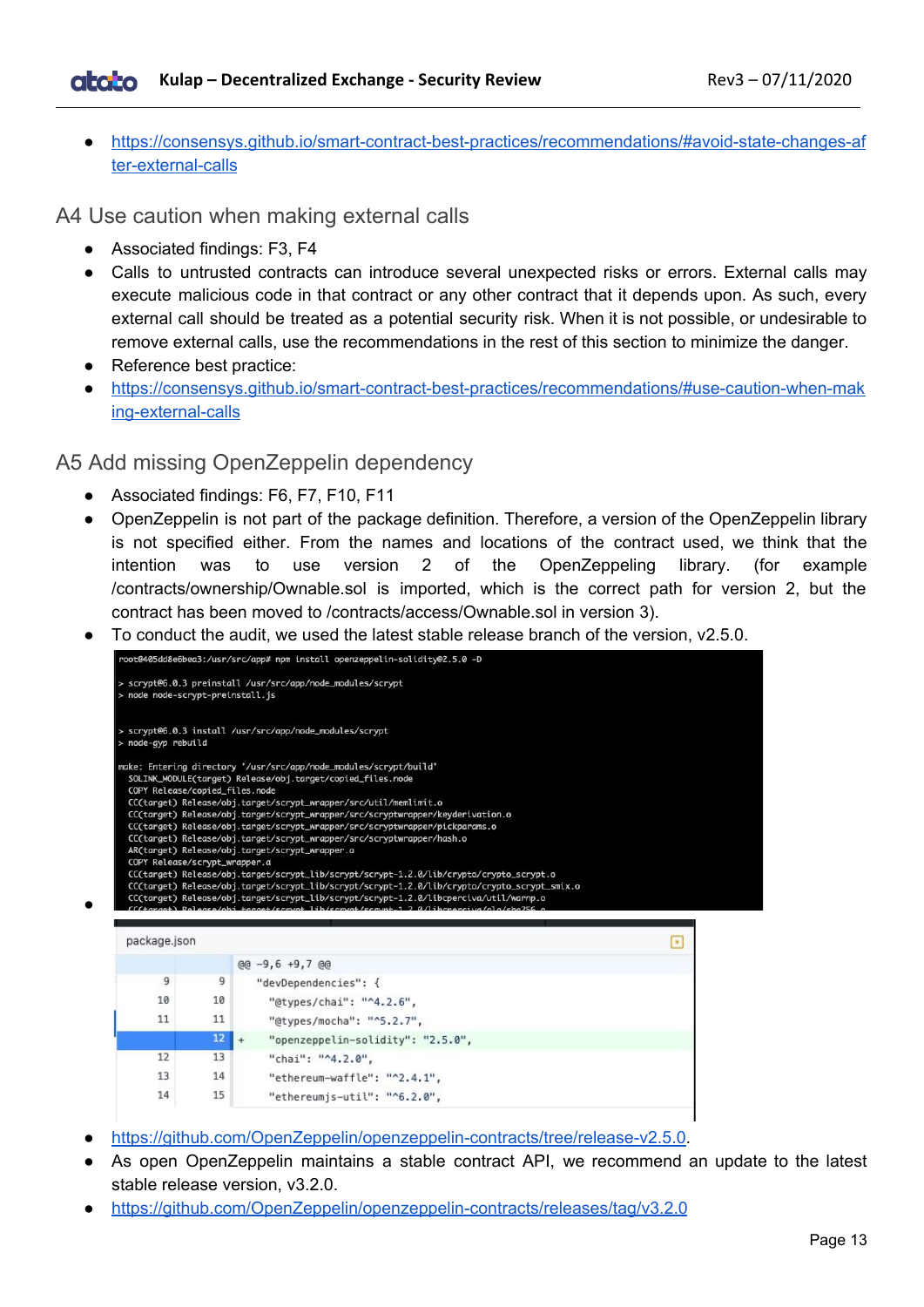- Reference best practice:
- <https://docs.openzeppelin.com/contracts/3.x/releases-stability#api-stability>

<span id="page-13-0"></span>A6 Import using scoped packages

- Associated findings: F8
- OpenZeppelin contracts are imported using non-scoped packages names. The recommended way to import contracts is to use scoped packages (@organization).

|                         |                | $00 - 1, 8 + 1, 8$ 00                                                |  |
|-------------------------|----------------|----------------------------------------------------------------------|--|
| 1                       | $\mathbf{1}$   | pragma solidity ^0.5.12;                                             |  |
| $\overline{2}$          | 2              |                                                                      |  |
| $\overline{\mathbf{3}}$ |                | -import 'openzeppelin-solidity/contracts/utils/ReentrancyGuard.sol'; |  |
| $\overline{4}$          |                | -import "openzeppelin-solidity/contracts/math/SafeMath.sol";         |  |
| $\mathbf{S}$            |                | -import "openzeppelin-solidity/contracts/ownership/0wnable.sol";     |  |
|                         |                | +import "@openzeppelin/contracts/utils/ReentrancyGuard.sol";         |  |
|                         |                | +import "@openzeppelin/contracts/math/SafeMath.sol";                 |  |
|                         |                | +import "@openzeppelin/contracts/access/Ownable.sol";                |  |
| 6                       | 6              | import "./helper/ERC20Interface.sol";                                |  |
| $\overline{7}$          | $\overline{7}$ | import "./interfaces/IKULAPTradingProxy.sol";                        |  |
|                         |                |                                                                      |  |
| 8                       | 8              | import "./interfaces/IKULAPDex.sol";                                 |  |
| package.json            |                |                                                                      |  |
|                         |                | $@@-13,6+13,7@@$                                                     |  |
| 13                      | 13             | "ethereum-waffle": "^2.4.1",                                         |  |
| 14                      | 14             | "ethereumjs-util": "^6.2.0",                                         |  |
| 15                      | 15             | "mocha": "^6.2.2",                                                   |  |
|                         |                | $16 +$<br>"@openzeppelin/contracts": "3.2.0",                        |  |
| 16                      | 17             | "prettier": "^1.19.1",                                               |  |
| 17                      | 18             | "rimraf": "^3.0.0",                                                  |  |

● Reference best practice:

●

●

- <https://docs.npmjs.com/using-npm/scope.html>
- <https://docs.openzeppelin.com/contracts/3.x/#usage>

<span id="page-13-1"></span>A7 Migrate tests to Buidler to measure coverage

- Associated findings: F12
- The testing framework used doesn't allow, to our knowledge, for integration with code coverage measurement tools. Migrating to Buidler would allow measuring the test coverage.
- Reference best practice:
- <https://blog.colony.io/code-coverage-for-solidity-eecfa88668c2/>
- <https://buidler.dev/guides/waffle-testing.html#migrating-an-existing-waffle-project>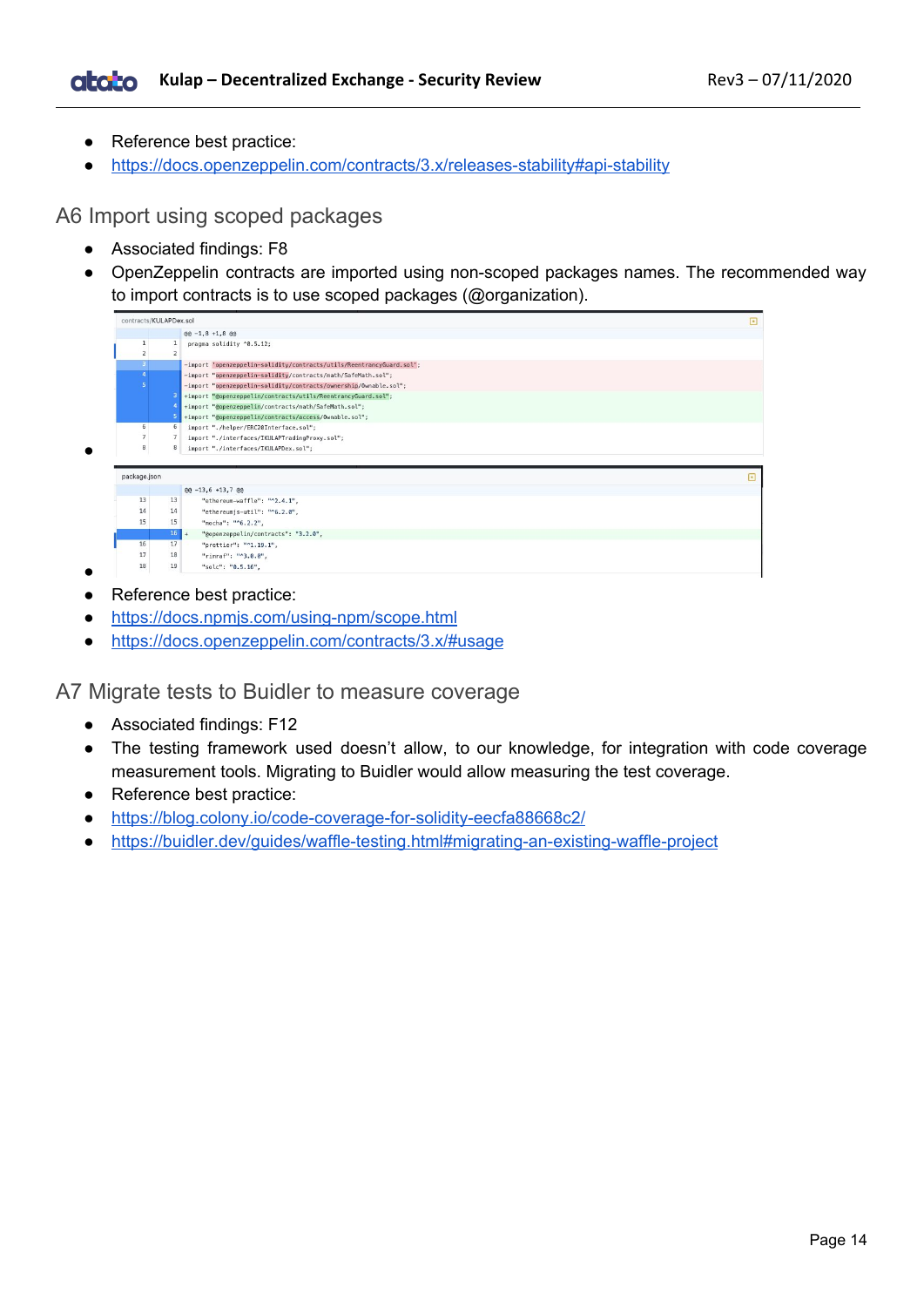## <span id="page-14-0"></span>Remediation

### <span id="page-14-1"></span>Overview

Kulap.io has taken corrective measures to address the findings of this report. The latest commit analyzed is commit [585d3ba](https://github.com/kulapio/dex-smart-contract/commit/585d3bafab6b1579c31eb0eb8bdca27a94459f69)

[https://github.com/kulapio/dex-smart-contract/commit/585d3bafab6b1579c31eb0eb8bdca27a94459f](https://github.com/kulapio/dex-smart-contract/commit/585d3bafab6b1579c31eb0eb8bdca27a94459f69) [69](https://github.com/kulapio/dex-smart-contract/commit/585d3bafab6b1579c31eb0eb8bdca27a94459f69)

Kulap.io has analyzed the report recommendations, and applied the action plan for most of the findings. For some of the findings, the associated risks were considered acceptable by Kulap.io when evaluated in relation to the overall design of their solution, in particular as it is non-custodial.

## <span id="page-14-2"></span>Findings

#### <span id="page-14-3"></span>F1 - Remains

The referenced smart contract calls are made on a function of the 'view' type (balanceOf). It should also be noted that the KULAPDex contract operates in a non-custodial way.

#### <span id="page-14-4"></span>F2 - Solved

A fixed pragma is now used.

● [https://github.com/kulapio/dex-smart-contract/blob/585d3bafab6b1579c31eb0eb8bdca27a94459f69/](https://github.com/kulapio/dex-smart-contract/blob/585d3bafab6b1579c31eb0eb8bdca27a94459f69/contracts/KULAPDex.sol#L1) [contracts/KULAPDex.sol#L1](https://github.com/kulapio/dex-smart-contract/blob/585d3bafab6b1579c31eb0eb8bdca27a94459f69/contracts/KULAPDex.sol#L1)

#### <span id="page-14-5"></span>F3, F4 - Remains

<span id="page-14-6"></span>The referenced account state (tradingProxies, etherERC20) are read but not modified.

#### F5 - Remains

<span id="page-14-7"></span>The associated function (collectRemainingToken) has the onlyOwner modifier applied.

#### F6, F7, F8, F10, F11 - Solved

#### OpenZeppelin 2.5.0 is added to the dependencies.

● [https://github.com/kulapio/dex-smart-contract/blob/585d3bafab6b1579c31eb0eb8bdca27a94459f69/](https://github.com/kulapio/dex-smart-contract/blob/585d3bafab6b1579c31eb0eb8bdca27a94459f69/package.json#L16) [package.json#L16](https://github.com/kulapio/dex-smart-contract/blob/585d3bafab6b1579c31eb0eb8bdca27a94459f69/package.json#L16)

Scoped packages are used for the imports.

● [https://github.com/kulapio/dex-smart-contract/blob/585d3bafab6b1579c31eb0eb8bdca27a94459f69/](https://github.com/kulapio/dex-smart-contract/blob/585d3bafab6b1579c31eb0eb8bdca27a94459f69/contracts/KULAPDex.sol#L3) [contracts/KULAPDex.sol#L3](https://github.com/kulapio/dex-smart-contract/blob/585d3bafab6b1579c31eb0eb8bdca27a94459f69/contracts/KULAPDex.sol#L3)

#### <span id="page-14-8"></span>F9 - Solved

The compile command documentation has been updated.